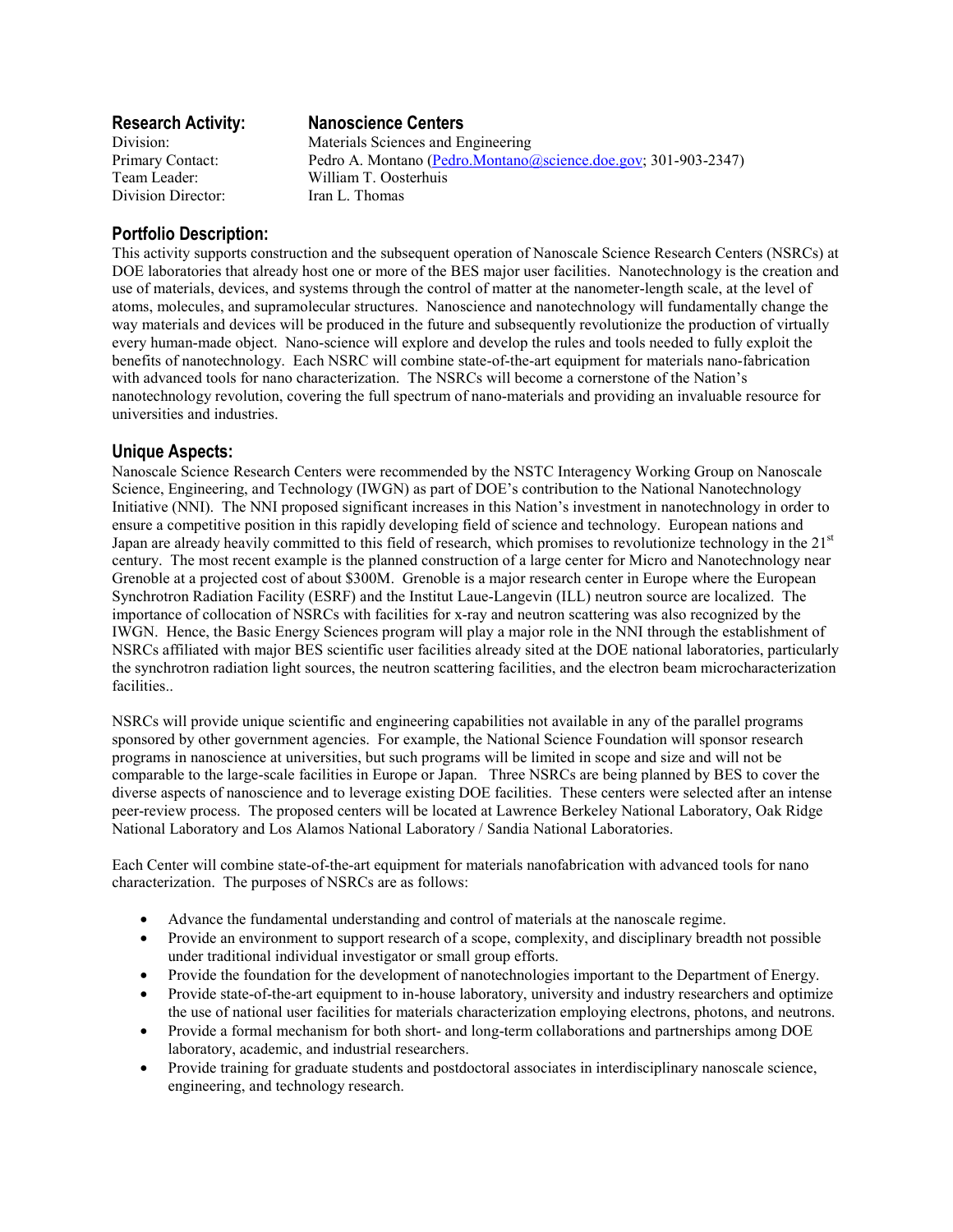#### **Relationship to Others:**

This activity will have strong interaction with all BES programmatic research performed at national laboratories and academic institutions. A significant fraction of the research will use the collocated synchrotron radiation light sources and the neutron scattering facilities. BES continues as a member of the NSTC Interagency Working Group on Nanotechnology to coordinate activities across the government. In addition, individual NSRCs have strong working relationships with academia, industry, state-sponsored nanoscience activities, and one another.

### **Significant Accomplishments:**

This activity is presently in Project Engineering Design stages.

### **Mission Relevance:**

The mission of the Office of Science is "To advance basic research and the instruments of science that are the foundations for DOE's applied missions, a base for U.S. technology innovation, and a source of remarkable insights into our physical and biological world and the nature of matter and energy." The Nanoscale Science Research Centers provide a unique opportunity for a major advance in carrying out that mission.

### **Scientific Challenges:**

*Scientific Challenges:* Preparing for the challenges of this new millennium requires strategic investments that will help our nation develop a balanced R&D nanotechnology infrastructure, advance critical research areas, and nurture the scientific and technical workforce of the new century. The nanotechnology research and development is a top priority for the future. In response, DOE has taken the initiative of constructing three NanoScience Centers at LBNL, ORNL and SNL/LANL with the following project goals: (1) to attain a fundamental scientific understanding of nanoscale phenomena, particularly collective phenomena; (2) to achieve the ability to design and synthesize materials at the atomic level to produce materials with desired properties and functions; (3) to take full advantage of major user facilities, and (4) to develop experimental characterization techniques and theory/modeling/simulation tools necessary to drive the nanoscale revolution.

There are a large number of scientific challenges, all of which involve the collocation of disparate disciplines in order to fabricate and assemble nanosized components. One of the must challenging scientific problems is interfacing hard and soft matter, i.e., the world of electronic and structural materials with the world of biomaterials. These centers will employ advanced experimental and theoretical tools to tailor and control the functionality (e.g., detection ability and sensitivity), compatibility, performance, and integration of materials at this interface.

*Construction Challenges:* The major challenges are associated with the schedule of design and construction required in order to achieve successful completion of the project. To be most timely, the NSRCs should be completed by FY06.

### **Funding Summary:**

#### **Project Engineering Design Funding for NSRCs**

#### **Dollars in Thousands**

|                 | <b>FY 2000</b> | <b>FY 2001</b> | <b>FY 2002</b> |
|-----------------|----------------|----------------|----------------|
| LBNL            | $\$ 0$         | \$0            | \$ 500         |
| ORNL            | $\$ 0$         | \$0            | \$1,500        |
| <b>SNL/LANL</b> | \$0            | \$0            | \$1,000        |